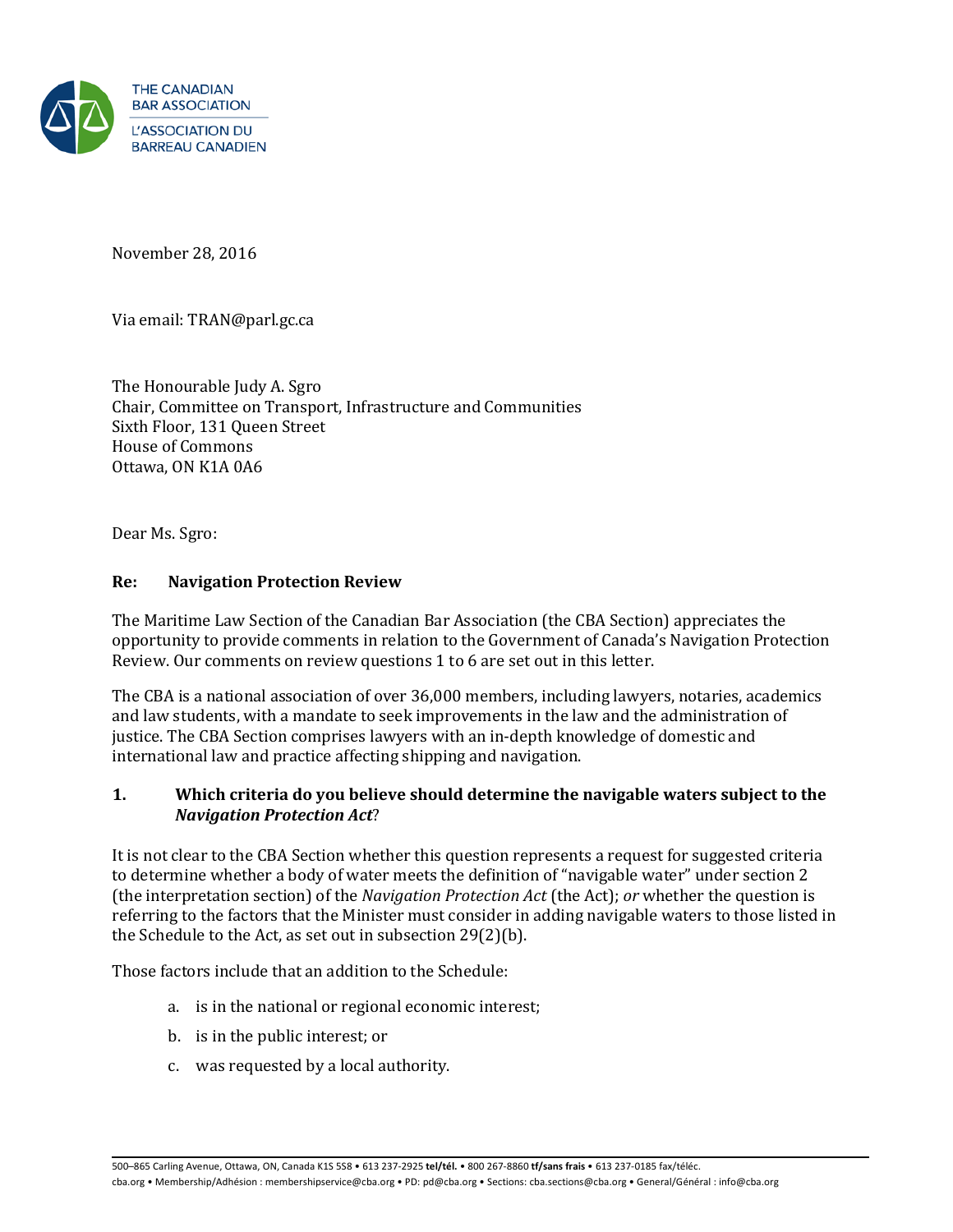If the question is referring to the factors set out in subsection  $29(2)(b)$ , then the Section recommends that factor "c" should be assessed in relation to public interest "b". In other words, there should be more required than a request from a "local authority" before a navigable water is added to the Schedule – the addition should also be in the public interest. Similarly, factor "a", the requirement for a national or regional economic interest should also be considered in light of broader public interest "b".

# **2. Do you believe additional protections are needed under the** *Navigation Protection Act***, and if so, why?**

No, the CBA Section does not believe that additional protections are needed under *Navigation Protection Act*. The Section does, however, believe that existing protections should apply to *all* navigable waters. Please see our responses to review questions 4,5and 6 below.

# **3. Is the authorization process under the Navigation Protection Act sufficiently streamlined, clear, and transparent to the public?**

The process under the Act appears to be sufficiently streamlined and clear. However, because there is no requirement that a proponent advertise a proposed project, there is an argument that the transparency of the process is not being observed. The public may not be aware of a project until it has been commenced.

### **4. to 6. Are the obstructions provisions in the** *Navigation Protection Act* **sufficient to protect navigation safety in Canada's waterways? Are the appropriate activities prohibited in the Act in order to safeguard navigation? Which navigable waters do you believe the Act should apply to, and why?**

The CBA Section sees questions 4 to 6 as related questions, and the following comments are applicable to all three.

The Section does not believe that the current obstructions provisions in the Act are sufficient to protect navigation. The creation of a schedule aimed at removing the necessity of determining navigability in listed waters (and requiring federal authorization for works that interfere with navigation in those waters) should *not* reduce the authority of the Minister to manage and remove obstructions found in unscheduled, though navigable, waters. The public right to unimpeded navigation is lessened if stakeholders are required to seek out a private Common Law remedy in order to preserve their right of navigation in unscheduled navigable waters.

The Section notes that the Minister of Transport has retained the authority to prohibit activities, such as throwing or depositing deleterious material into all navigable waters or any waters flowing into them, and has added the power to prohibit the "dewatering" of navigable waters, and believes that these prohibitions are appropriate to safeguard navigation. The Section recommends that the Minister retain the power to remove or destroy objects, such as wrecked or abandoned vessels, causing an obstruction to navigation in *all* navigable waters.

The Section recommends that the Act should continue to apply to *all* navigable waters with respect to obstructions and prohibited activities in order to effectively protect navigation safety in Canada's waterways.